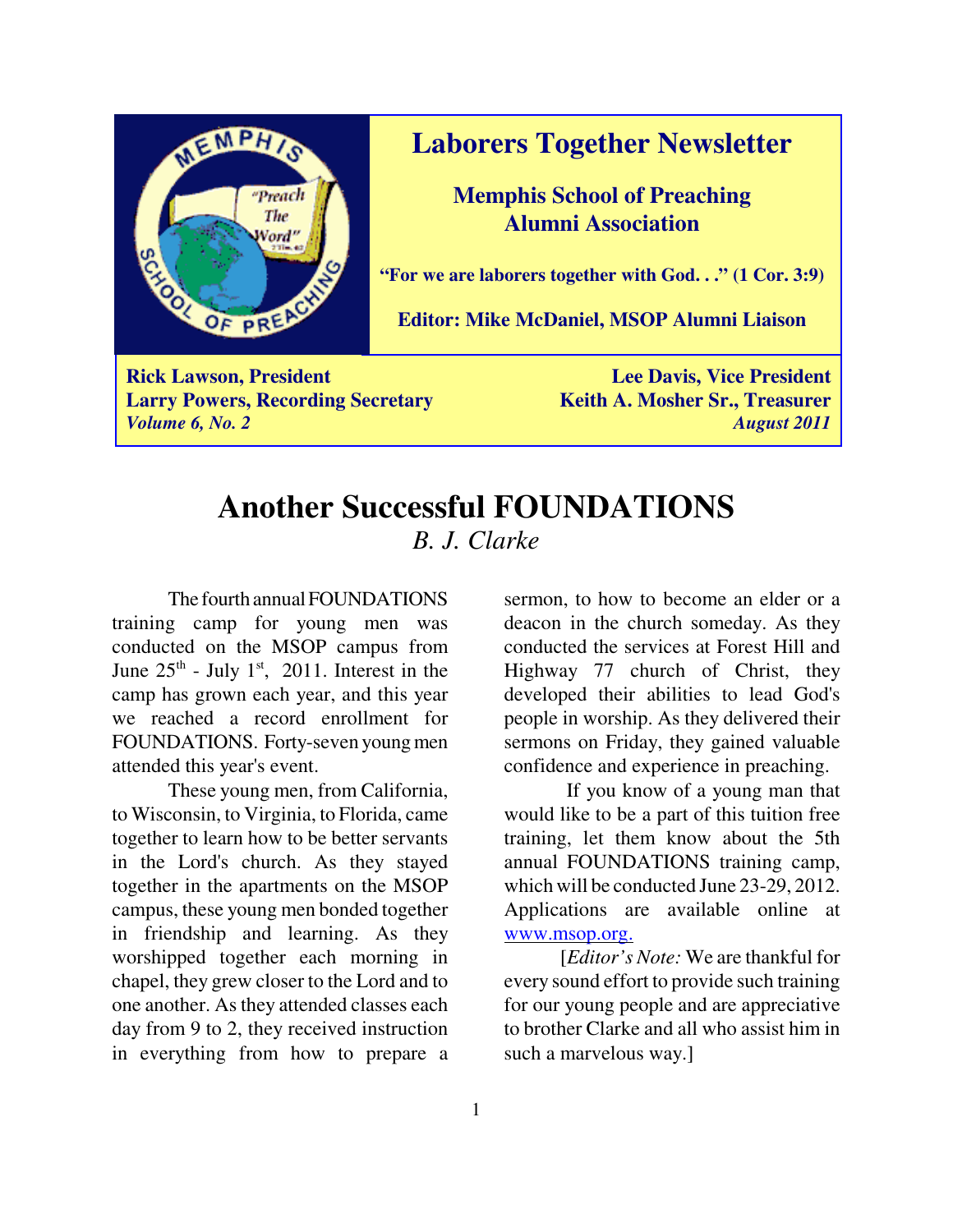# **MSOP Welcomes GBN To Memphis**

GBN, Gospel Broadcasting Network, now under the oversight of the faithful eldership of the great Southaven Church of Christ (MS), has announced its plans to move to the Memphis area and to build a facility on land next to the facilities of the Forest Hill Church of Christ, home of the Memphis School of Preaching.

The new building will house the offices and studio of GBN and will also serve as a classroom and a training center for the Memphis School of Preaching. We are excitedly anticipating having the ability to utilize the state of the art facilities of GBN in preparing MSOP students for the technological challenges and worldwide opportunities of preaching the gospel in this century.

In the new building, GBN will record gospel programs that will reach millions, and MSOP will be training men for preaching to "all the world."

In addition to our two-year program, MSOP's World Missions Program, starting January 2012, will include training in media work and broadcasting and will require a suitable

facility. We believe, through God's good providence, our joint efforts with GBN will serve both works well, and will also mean less expense for both.

Brother Don Blackwell, Executive Director of GBN and 1996 graduate of MSOP, understands well how both works operate. We have great confidence in him and in his leadership, and we are happy to be working with Don and all the brethren at GBN.

We know there are brethren who want to accomplish the will of the Lord, brethren who are compassionate about souls, and who want to do all possible in order to reach the lost with the good news of Jesus Christ. We know also that good brethren will open wide their hands in order to support good, sound, faithful works. Thus, we very optimistically look forward to obtaining the necessary funds for this milestone endeavor. Please help NOW if you can. Mark your contributions "For GBN Memphis Studio," and send to: Gospel Broadcasting Network, 3969 Cloud Springs Road, Ringgold, GA 30736.

#### **MSOP BEGINS NEW SCHOOL YEAR**

MSOP will soon begin its Fall semester of a new school year. We are excited to announce that all of the beautiful apartments are filled again with students and their familes who are studying at the school. Other applicants are still being processed at this time. MSOP continues to need support for

its operating expenses, and these new students are needing monthly support for their living expenses.

Also, the World Missions Program begins January 23, 2012. Interested applicants need to contact brother Bobby Liddell at MSOP. Go to www.msop.org for information.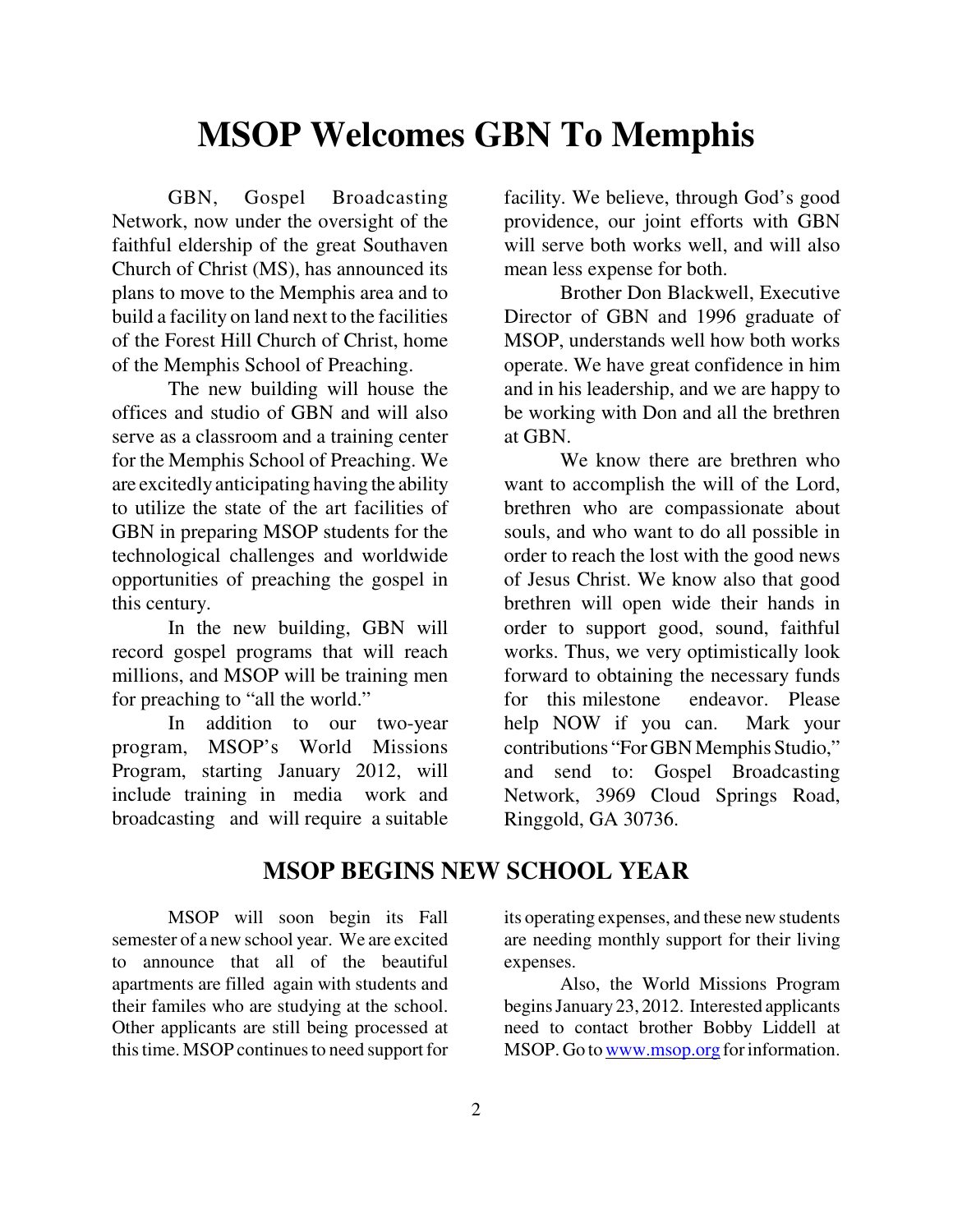## **ALUMNI ASSOCIATION BOARD MEETING**

The MSOP Alumni Association conducted its annual board meeting on March 29, 2011. Thirty-three officers and board members were present. We are grateful to all who were able to attend.

It was decided that the money taken up at the collection of the Alumni and Friends dinner would be used for the World Missions Program.

We changed the Constitution and Bylaws of the Association concerning Article IV and the Election of Officers and Directors to read that the President and Vice President of the graduating class would serve as board member and alternate until the next election of board members.

Sister Janey Bright was given a plaque at the Alumni and Friends Dinner in honor of the Brights' work with OABS.

Sister Annette Cates and brother David Sain were selected as Honorary Alumni.

A new display is to be purchased for the Alumni Association.

Lee Davis was selected as our new Vice-President, and Mark Reynolds was selected as the new chairman of our Awards and Recognition committee.

New board members were elected at the dinner, and they will serve until March 2015. If no one from a class gave us an update concerning board members at the dinner, the board member remains the same.

## **ALUMNI NEWS**

**Mac William deThierry (1994)** was killed in an automobile accident in New Zealand July 6. He was 52 years old. He is survived by his wife, Sophie, four children, and eight grandchildren. Two of his sons-inlaw are gospel preachers. Over 400 people attended his funeral in Palmerston North, New Zealand. This is a wonderful tribute to him. Mac served as an active member and part-time preacher for churches in Wainuiomata, Wanganui, and Palmerston North.

**Joel Smith (1976),** age 79, of Benton, KY, died Wednesday, July 20, in Paducah. He suffered a stroke due to complications from a severe bladder infection. He had preached the Gospel of Christ for 36 years. He was wellknown for his beautiful tenor voice, was often in attendance at area singings, and was asked to lead singing at funerals. In fact, after he had led singing at one funeral, a lady requested that he lead singing at her mother's funeral.

He responded, "She'll out live me," and she did by one day. He is survived by his wife Trudy, and sons, Kevin (Tammy) of Murray, Karl (Debbie) of Murray, and Greg (Becky) of Grahamville, KY.

**Adolphus Walker (1985),** preacher for the Walnut Street church of Christ in Greenfield, TN, passed from this life on August 3. His granddaughter passed away on July 24, and Adolphus had preached her funeral. Alumni responded wonderfully to an e-mail request for funds to help bury her as they had no insurance. The elders of the Dorris Chapel church of Christ where Tim Fuqua (1985) preaches would like to thank everyone for their generous help. Remaining funds are now being used toward brother Walker's burial expenses. Brother Walker was a friend and fellow classmate who inspired us with his zeal for the Lord's work even in his final days when he was on dialysis.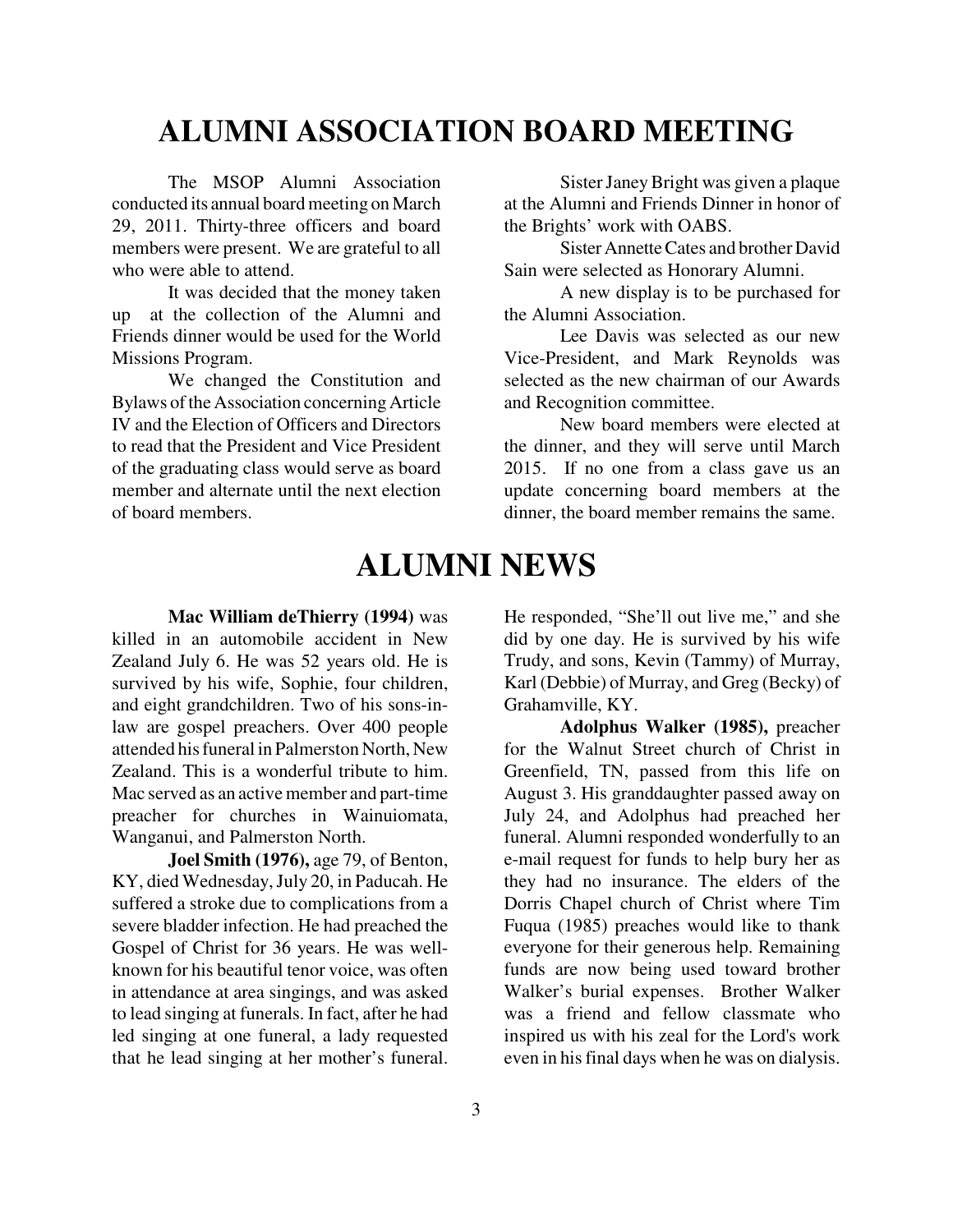We are also sadden by the death of **Fred Crowe (2011)** on August 2nd who had just graduated from MSOP in June. Brother Crowe was a student of mine at MSOP. He also inspired me with his zeal for Bible knowledge. We extend our sympathy to each of these families and ask that you please remember them in your prayers.

**Sean Hockdorf (96)** writes, "While some of you may be aware of our plans others may not yet be aware that, Lord willing, we will be returning to Tanzania in January of 2012. We are overcome with excitement and are working each day to gain the necessary support. Those familiar with mission work know that preparation for a move overseas is a logistical nightmare. Currently, we are going through the paces of arranging for container shipment, crating our possessions, getting work permits, etc. In addition to these concerns, the financial aspect of the work looms over us. We, probably like you, are very uncomfortable openly talking about and asking for support. When it comes to reaching the lost, however, we must quickly set aside our inhibitions and simply ask . . . Currently, contributions can be sent to: church of Christ c/o HOCHDORF MISSION FUND, 3029 Handley Drive, Fort Worth, TX 76112. If people are interested, our information can be found at: www.tanzaniamissions.com.

**Apache Crying Bear (2010)** writes, "We were blessed with the birth of our daughter June 30, 2011. Her name is Helaku Atsa Crying Bear. Her name means Sunny Day Eagle. We are still desperately in need of financial support here on the Reservation as our congregation is in much disrepair. Sadly, we lost a fellow soldier of the cross. Michael Joseph Lerro went on to his reward August 6, 2011 at the age of 38. He leaves his wife of 15 years, Larisa, and his children, Collin and Kathryn. He was a graduate of Freed

Hardeman and the East Tennesse School of Preaching and Missions . . . We here at Kin Dah Lichii Church of Christ desperately need your prayers and any financial help we can attain."

**Jerry Manning (2006)** writes, "I have been preaching for the Fayetteville church of Christ in Fayetteville, GA, since January 2011. I am in need of spinal surgery to prevent total paralysis and since I have no health insurance, my beautiful wife found a job with a company that offers full health and dental benefits. I know this is an answer to many prayers that were sent on my behalf. We have to wait 90 days for this to become active so continued prayers would be appreciated. My fifth son, Evan has just started his training at MSOP and we are forever grateful for all those involved in this effort. He loved his summer session and is quite excited about learning. My wife and I have only one child left at home, Daniel, and you should see him in two years. May God continue to bless us all as we labor in the vineyard."

**Eugene Jenkins (1980)** writes: "Luvenia and I were a part of two successful Gospel campaigns to Jamaica in May and June. The first campaign consisted of eight team members working in Goshen (Clarendon). We covered the community and were able to have Bible classes in three schools. Classes were held for the members, and a two week Gospel meeting was held with the community in mind. We had six baptisms and one restoration. Word is that attendance has stayed high since our return home. The second campaign consisted of 18 team members in Bull Savanna (St. Elizabeth). The people of Bull Savanna are better off financially than Goshen, and they were not as receptive. We covered the whole area, and had many Bible studies, which resulted in two baptisms. The first week's nightly lessons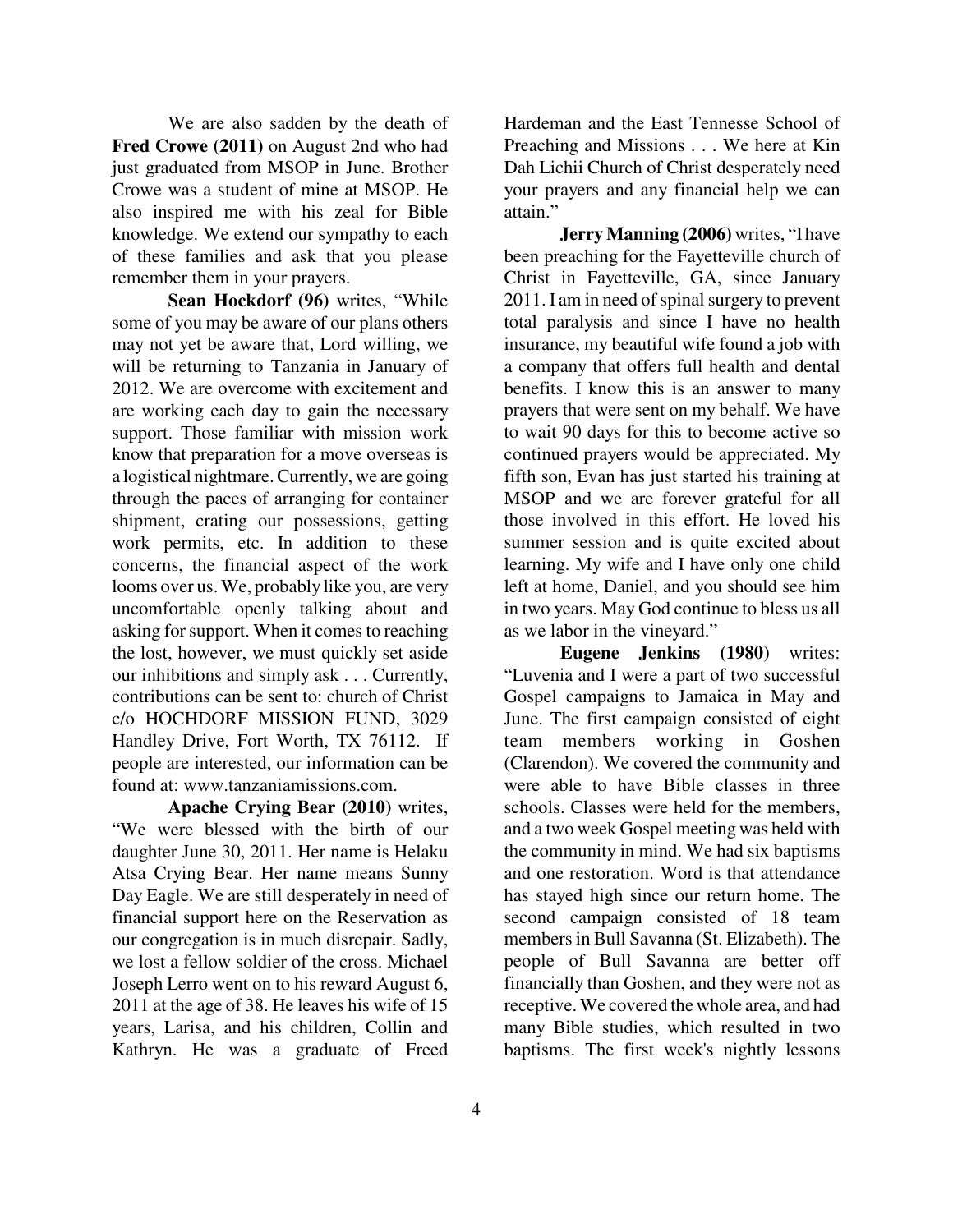were keyed to challenging and strengthening members of the church, and the second week was keyed to non-members. We were asked to teach the members how to teach and enjoyed doing that. Since our return home, I have received word that attendance remains up 40%, and they have had one more baptism. It is possible that I will do a church growth seminar in Bull Savanna before the end of this year. **Bill Noblin (1982)** had successful triple bypass surgery. He is recovering well."

**Mac Ballard (1981)** writes, "I moved in March to Winchester, Indiana, a mission work. I could still use some financial support if anyone can help with that."

**Stephen Law (1985)** writes, "I have moved to Crossville, TN where I grew up. I am preaching for the "church of Christ in the Glade" in Fairfield Glade. I started on July 3."

**Jonathan Winchester (2007)** writes, Gema and I have a new daughter, Ana Sofia Winchester; born 3-31-11. Also, we have just moved to Columbia, TN, and have taken a work with the Graymere church of Christ, working as their Missions/Evangelism Minister. As I work in missions, I have made several trips this year. In January, I did two weeks in Panama City, Panama, where we conducted the first ever Future Minister's Camp there with 28 young men attending as well as a VBS for about 600 children the next week; there were three baptisms as a result of these activities. In February, I was in Chennai, India for the National Bible College lectures and graduation. There were seven baptisms during this trip. In July I was in Panama for a medical/evangelism campaign in multiple locations. There were eight baptisms."

**Tim Wilkes II (2006) writes,** "We are entering into full-time mission work with Open Door Ministry. Our last day working with the Bay Church of Christ in Bay, AR, will be September 25. We do not yet have the

support we need to do this work for the Lord, but we are stepping out on faith and praying and trusting that the Lord will take care of us. Our sponsoring congregation is Coldwater Church of Christ in Coldwater, MS (P.O. Box 321 Coldwater, MS 38618). Please call me for more information: 901-277-3577. Any assistance you can provide would be greatly appreciated.

**Peter Chin (2006)** writes, "I am pleased to inform you that I have assumed my new role as President of Four Seas College of Bible & Missions here in Singapore since January, 2011. Bro. David Chew, the former President for the past 18 years, recently retired due to his poor health. Thirteen students have graduated in the last four years since I began teaching at this college in July, 2007. They are now labouring in China, the Philippines, Vietnam, Malaysia, and Singapore. We currently have 14 students enrolled in the first year. They will graduate in 2012 and will return to preach the gospel in their respective homelands. *We are in great need for additional full time instructors to help teach in the college. If there are any graduates who might be interested in taking up this challenge, please visit our website of the college and contact us.* Singapore is a good place to live and work and there will also be opportunities to preach in neighbouring nations like Malaysia, Indonesia and the Philippines. Those interested will need to be able to raise their own funds. The upcoming 4 th Annual Four Seas Lectureship is scheduled for Nov.  $30<sup>th</sup>$  – Dec.  $4<sup>th</sup>$  (Wed. to Sun). The theme for this year is "I Will Build My Church…Mt. 16:18." Speakers from the U.S. include Billy Bland, Lee Davis, Tim Burroughs, Jason Hilburn, and Tim Hayes. Another alumnus speaking at the lectureship is Patrick Swayne, currently serving as missionary in Melbourne, Australia. I am also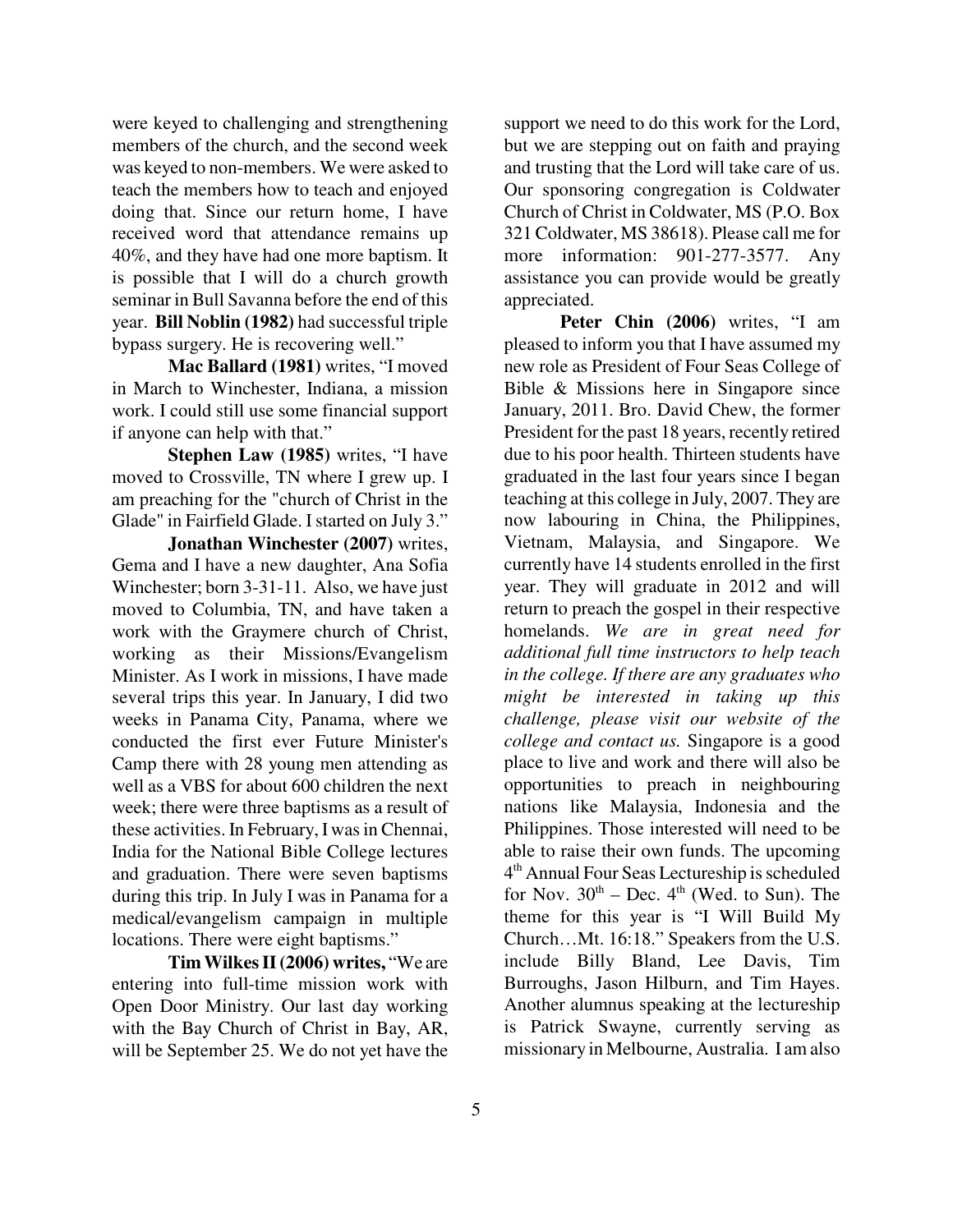pleased to announce my recent appointment as one of the two new elders for the Lim Ah Pin congregation in Singapore. This will greatly help the college in reaching out to more people to accomplish our objective in producing more preachers. The harvest truly is plenteous, but the labourers are few – Mt. 9:37."

**Denton Landon (1983)** writes, "Thus far this year I have taught in Lima, Peru, twice in Guatemala City, Guatemala, Gorlovka, Ukraine, Chimala, Tanzania, and made a third trip to Guatemala to speak at the first graduation banquet and on their lectureship the following day. I have two more teaching trips scheduled for 2011. The first two weeks of October will be spent in Gorlovka, Ukraine and the first two weeks of November will be in Chimala, Tanzania. The trip to Tanzania is an unplanned one due to a cancellation. I need to raise the travel funds for these two trips and some additional monthly support."

**Byran Hatcher** who hopes to graduate in 2012 writes concerning his father, "**Barry Hatcher (1975)** is working in Indonesia and is serving as the full-time international instructor for Fishers of Men ministry, of which **Tim Wilkes (1981)** is the director."

**Patrick Swayne (2005)** writes: "On Mondays, Wednesdays, and Fridays, I have been teaching at Four Seas College of the Bible. As I write this, the students there have just completed their semester and finished up with their finals. All told we had 13 students take the final, but during the course of the class there were another 4 that audited for a week or more. Teaching the book of John to them was a joy, and a learning experience for me as well as for them...On Tuesdays, as I have mentioned in previous newsletters, I teach CRE (Christian Religious Education) at a local elementary school...The kids have been giving some interesting questions lately.

"How do we know that Jesus is real?" and "Does the Bible say that homosexuality is wrong?" were two questions that came up recently (I'm actually hoping that my answer to that last one doesn't get me kicked out!). These kids often come to the classes with either no knowledge of the Bible or a very warped denominational perception of the Bible. It's great to be able to teach them some things that I hope can impact their future . . .We've received news over the past two months that a new Christian family from Argentina is likely to be moving over. Carlos, Victoria, and Gabby Cabrera are from Columbia originally and are coming to Australia to make a better life for themselves. As of this moment, their visas have been approved, and they have made plans to come in September. They will be staying with us when they arrive. Please keep this family in your prayers."

[**Editor's Note:** Sometimes elderships are looking for good mission works to support. Brethren, please make a copy of this newsletter for them. There are a host of excellent mission works listed here and many of them are needing financial support. Let us see in these difficult economic times if we cannot all work together as MSOP alumni to get those congregations with some financial ability together with our faithful brethren who are zealous to do the Lords' work around the globe.]

> **Please View The World Missions Program Informational Video At WWW.MSOP.ORG!**